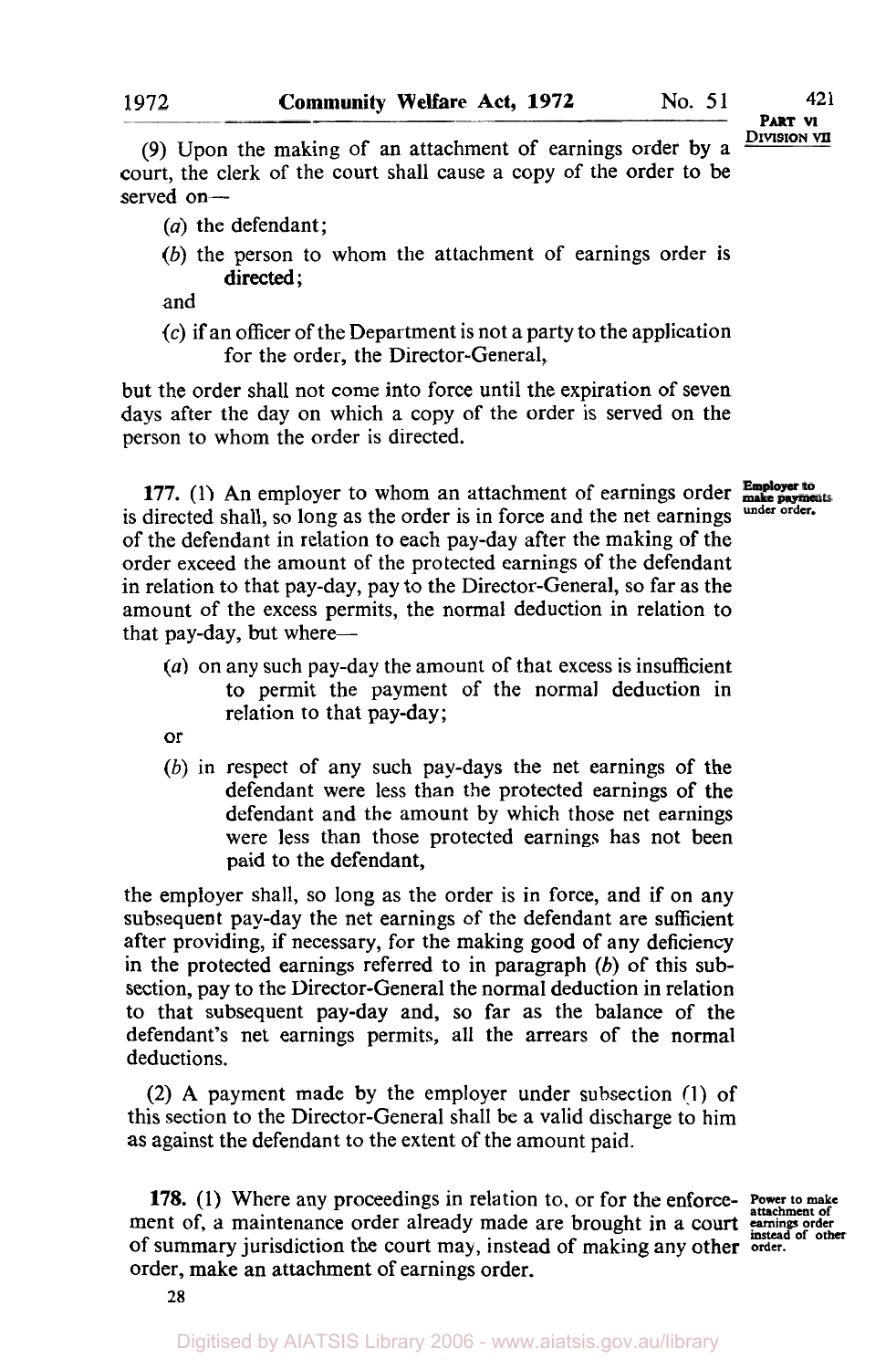**DIVISION VII** (2) Unless the court otherwise orders, where an attachment of earnings order is in force, no warrant or other process shall be issued or order made in proceedings for the enforcement of the maintenance order that were begun before the making of the attachment of earnings order.

Discharge or variation of **order.** 

**179.** (1) The court by which an attach ment of earnings order has been made may, in its discretion, on the application of the defendant, an officer of the Department or a person entitled to receive payments under the maintenance order, make an order discharging, suspending or varying the attachment of earnings order.

(2) Upon the court making an order discharging, suspending or varying an attachment of earnings order, the clerk of the court shall cause a copy of the order to be served on-

- (a) the respondent to the application;
- (b) the person to whom the attachment **of** earnings order is directed:

and

(c) if an officer of the Department is not a party to the application, the Director-General,

but the order shall not come into force until the expiration of seven days after the day on which a copy of the order is served on the person to whom the order is directed.

180. (1) An attachment of earnings order shall cease to have effect— **Cessation of**<br>attachment of<br>earnings order.

- (a) upon being discharged by an order under this Subdivision;
- (b) subject to subsection (2) of this section, upon the discharge or variation of the maintenance order in relation to which the attachment of earnings order was made;
- or
- **(c)** unless the court otherwise orders, upon the making of any other order for the enforcement of the maintenance order in relation to which the attachment of earnings order was made.

(2) Where it appears to the court discharging or varying a maintenance order that arrears under the order will remain to be recovered under the order, the court may direct that the attachment of earnings order shall not cease to have effect until those arrears have been paid.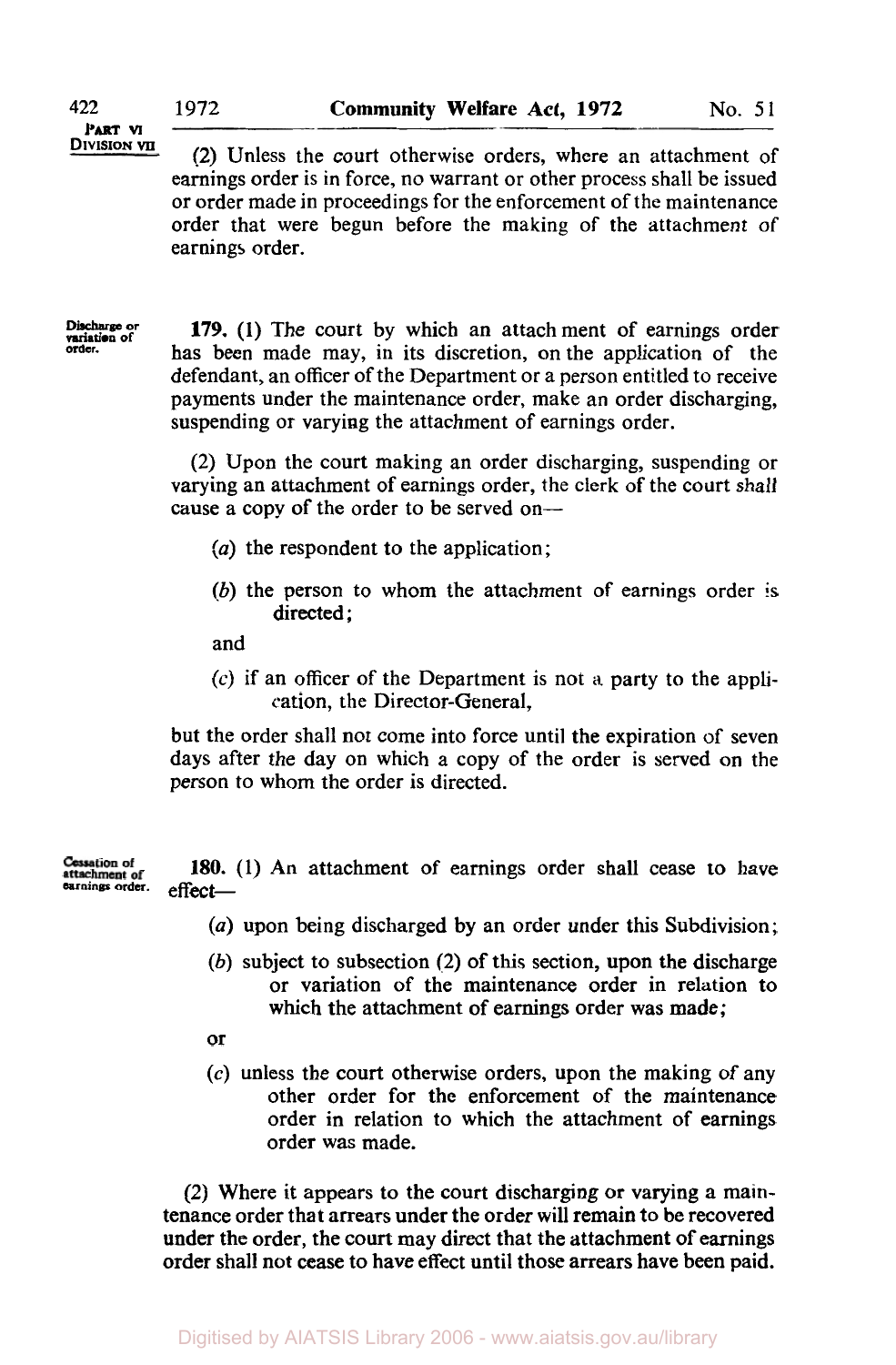(3) Where an attachment of earnings order ceases to have effect the clerk of the court that made the order by virtue of which the attachment of earnings order ceases to have effect shall forthwith give notice accordingly to the Director-General and to the person to whom the order was directed.

**(4)** Where an attachment of earnings order ceases to have effect, the person to whom the attachment of earnings order is directed shall not incur any liability in consequence of his treating the order as still in force at any time before the expiration of seven days after the date on which the notice required by subsection (3) of this section or a copy of the discharging order, as the case may be, is served on him.

**181.** An attachment of earnings order made under this Subdivision **Compliance**  shall have priority over any other order directed to the defendant's employer with respect to any earnings payable, or likely to become payable, to the defendant, and the defendant's employer shall, notwithstanding anything in any other law, but subject to this Subdivision comply with the order.

182. (1) Where, on any occasion on which earnings become where two or payable to a defendant, there are in force two or more orders for *in force*. the attachment of those earnings (whether made under this Act or otherwise) the person to whom the orders are directed-

(a) shall comply with those orders according to the respective dates on which they took effect and shall disregard any order until each earlier order has been complied with;

and

(b) shall comply with any order as if the earnings to which the order relates were the residue of the defendant's earnings after the making of any payment under any earlier order.

(2) For the purposes of this section, an attachment of earnings order which has been varied shall be deemed to have been made as so varied on the day upon which the attachment of earnings order was made.

183. (1) A person who makes a payment in compliance with an **Notice to** attachment of earnings order shall give to the defendant a notice **payments** made. specifying particulars of the payment.

directed to him-(2) Where a person served with an attachment of earnings order

**DIVISION VII PART VI**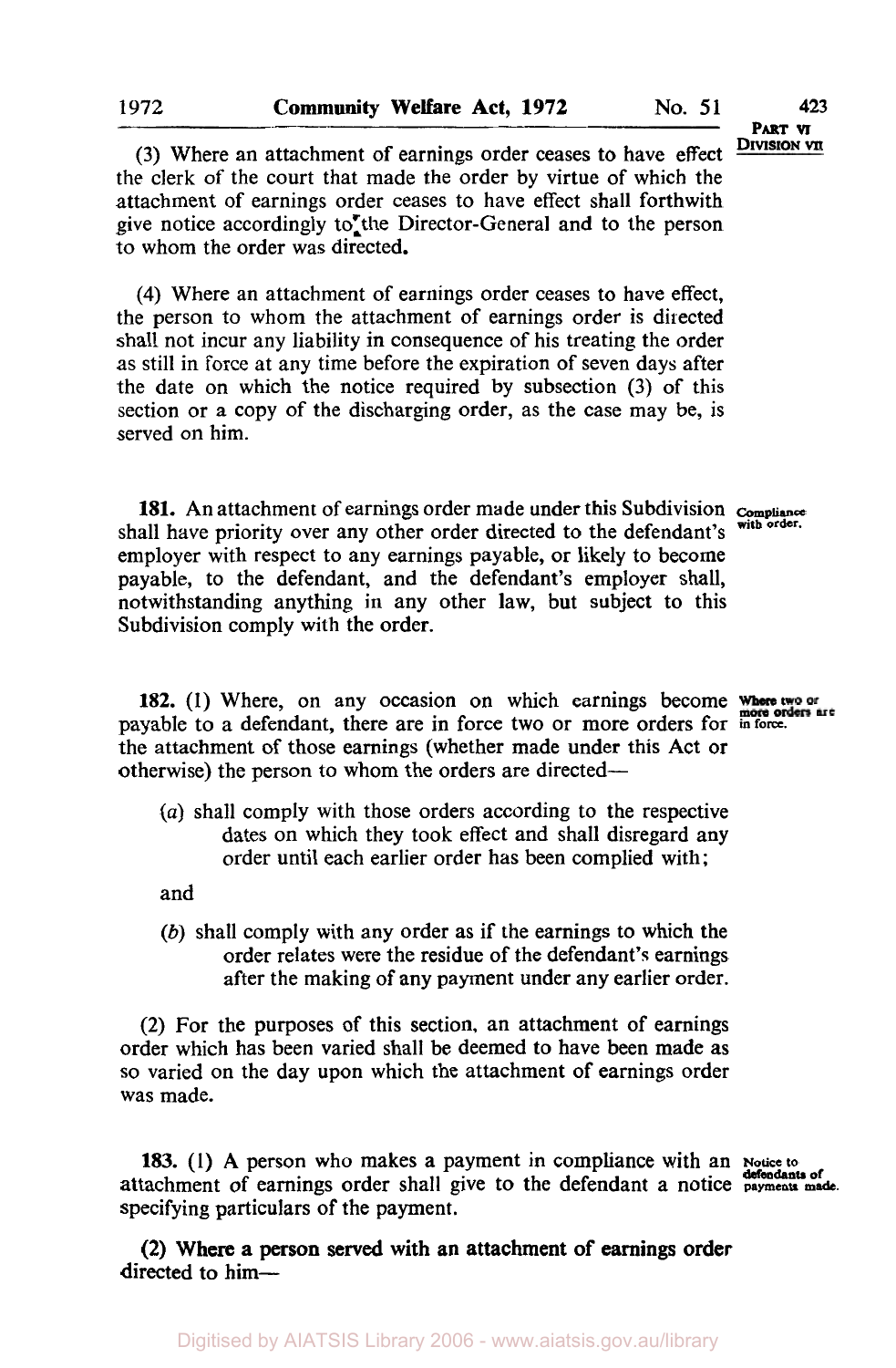**DIVISION VII PART VI** 

*(a)* is not the defendant's employer at the time of service of the order;

or

(b) is the defendant's employer at that time but ceases to be the defendant's employer at any time thereafter,

that person shall give notice in writing accordingly to the Director-General and the clerk of the court that made the order, and shall give that notice-

(i) where paragraph *(a)* of this subsection applies forthwith after service on that person of the order;

and

(ii) where paragraph  $(b)$  of this subsection applies forthwith after that person ceases to be the defendant's employer.

Determination as to what payments are arnings.

184. (1) The court by which an attachment of earnings order has been made shall, on the application of the person to whom the order is directed, determine whether payments to the defendant of a particular class or description specified in the application are earnings for the purpose of that order.

(2) A person to whom an attachment of earnings order is directed who makes an application under subsection (1) of this section does not incur any liability for failing to comply with the order with respect to any payments of the class or description specified in the application that are made by him to the defendant while the application, or any appeal from a determination made on the application, is pending.

(3) Subsection (2) of this section does not apply in respect of any payment made after the application has been withdrawn or an appeal from a determination made on the application has been abandoned.

**Service.** 

**185.** Any order or document that **is** required or permitted to be served on a person under this Subdivision may be served on that person-

- (a) by delivering a copy thereof to that person;
- (b) by leaving a copy thereof at the usual or last known place of residence or business of that person with some person apparently over the age of sixteen years who apparently resides therein or is employed thereat;
- or
- *(c)* by sending a copy thereof to him at his usual or last known place of residence or business by registered post.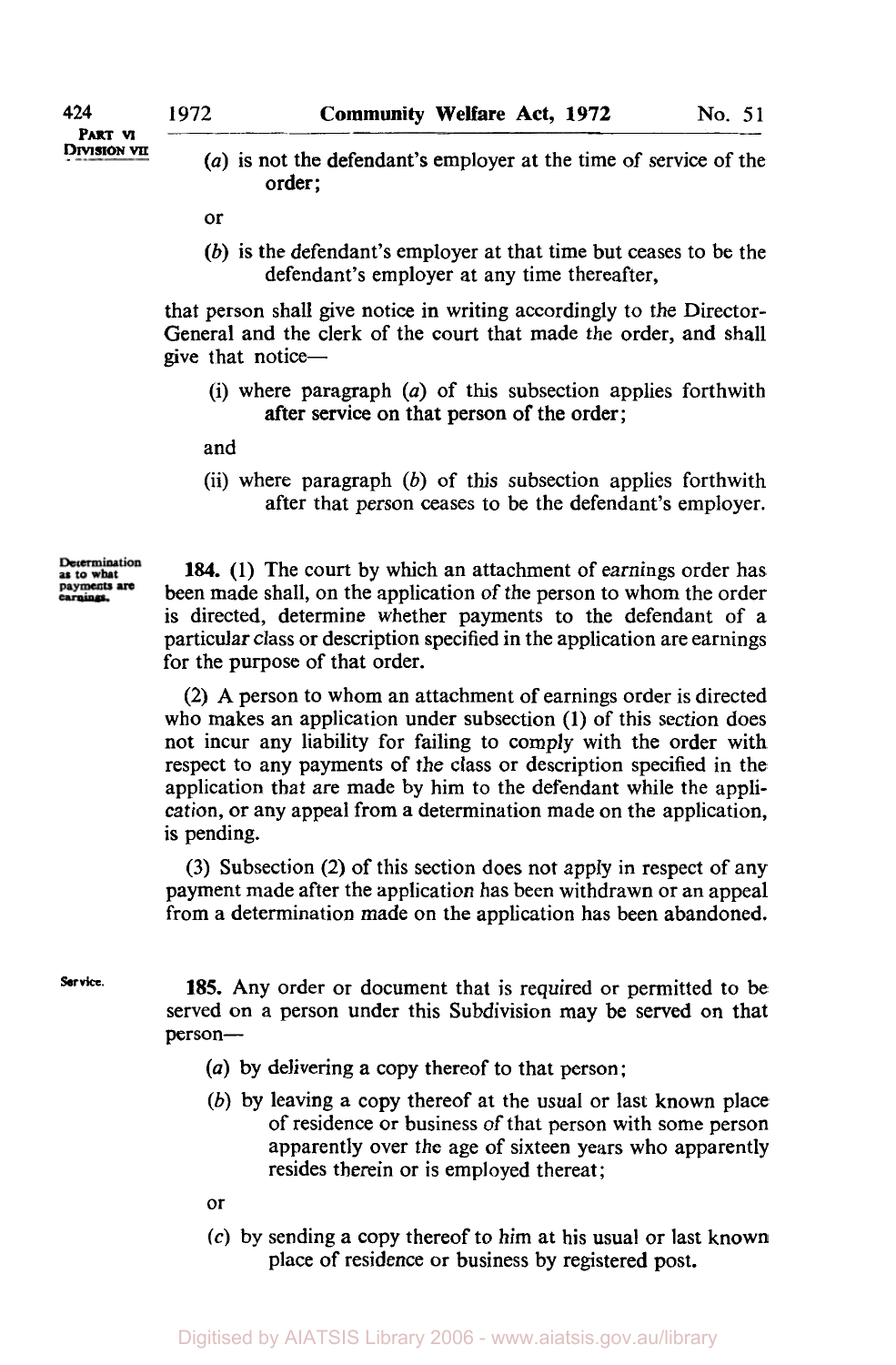**DIVISION VII**

**186.** (1) Any person who fails to comply with a requirement of this Subdivision or of any attachment of earnings order under this **Offence.**  Subdivision that is applicable to him shall be guilty of an offence and liable to a penalty not exceeding two hundred dollars.

(2) It shall be a defence to a prosecution for an offence arising under subsection (1) of this section if the defendant proves that he took all reasonable steps to comply with the requirement or order.

**(3)** Subsection (1) of this section does not apply to the Crown in right of the Commonwealth or in right of the State.

in his employment, or alters his position to his prejudice, by reason by reason of **of**  the circumstance that an attachment of earnings order has been **an attachment the making of 187. (1)** Any person who dismisses an employee or injures him **Dismissing an of earnings** made in relation to the employee or that the person **is** required to **order.**  make payments under such an order in relation to the employee shall be guilty of an offence and liable to a penalty not exceeding two hundred dollars.

(2) Subsection **(1)** of this section does not apply to the Crown in right of the Commonwealth or in right of the State.

**(3)** Where any person is convicted of an offence arising under this section, the court by which he is convicted may order that the employee be reimbursed any wages lost by him and may also direct that the employee be reinstated in his old position or in a similar position.

**(4)** Any amount ordered to be reimbursed under subsection (1) of this section may be recovered from the person convicted as if it were a penalty to which that person is liable under this section.

**188.** This Subdivision shall have effect in relation to a defendant **Application of Subdivision**  notwithstanding any Act or law that would otherwise prevent the attachment of his earnings.

**189.** The provisions of this Subdivision shall have effect in relation **Payments** by Crown,  $\text{etc.}$ to deductions from earnings falling to be paid by the Crown whether in right of the Commonwealth or in right of the State, a Minister of the Crown whether in right of the Commonwealth or in right of the State or a statutory authority representing the Crown whether in right of the Commonwealth or in right of the State, and those earnings shall be treated as falling to be paid by the permanent head or principal officer of the Department, office or other body concerned.

Digitised by AIATSIS Library 2006 - www.aiatsis.gov.au/library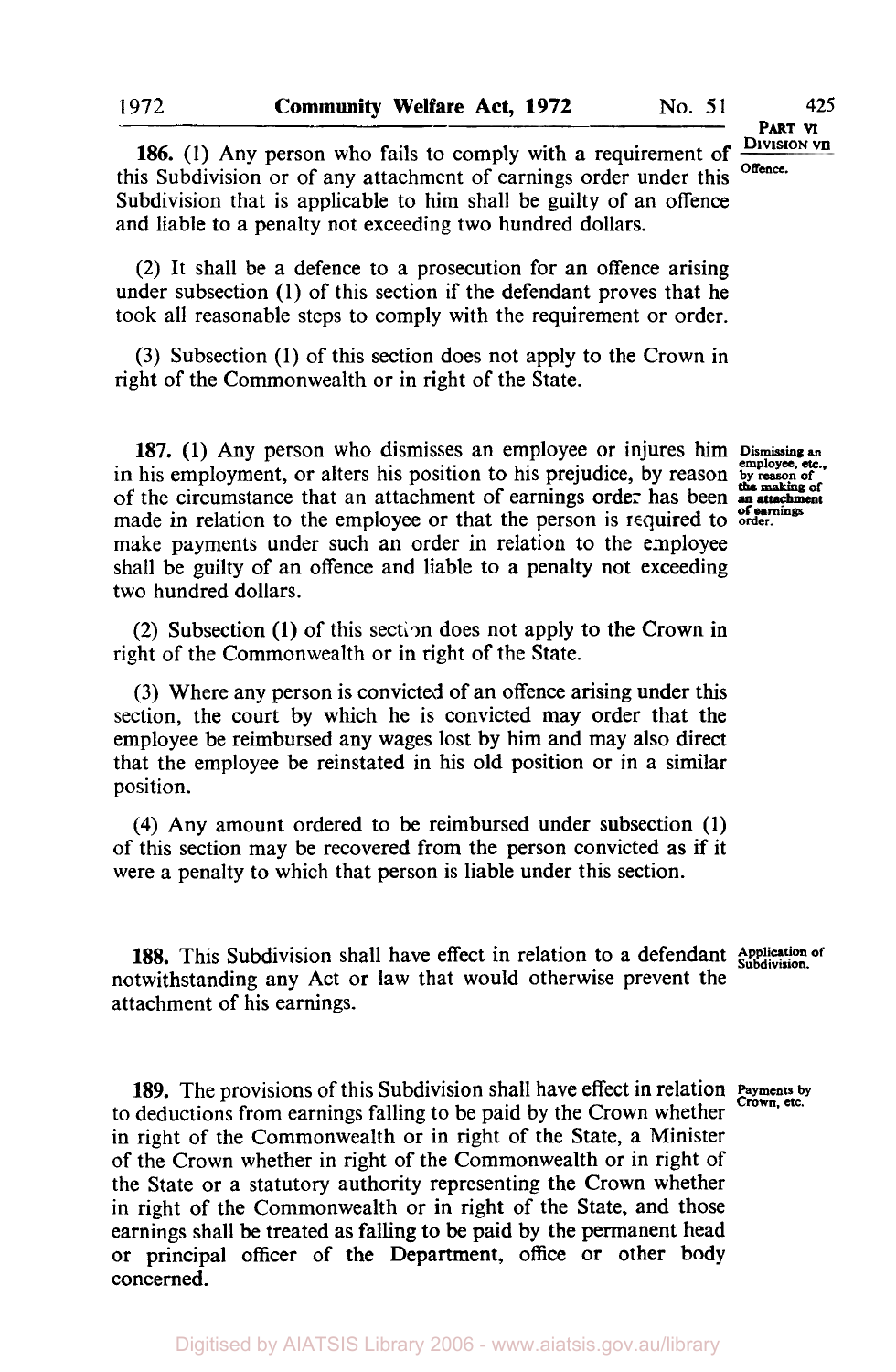**DIVISION VII PART VI** 

**Provision where defendant husband or supported wife,** 

**child during any period.** 

*Subdivision 3-General* 

**190.** Where proceedings are taken under this Part in respect of a failure to make payments for or towards the maintenance of a person it shall be a sufficient answer to those proceedings so far as the failure to make payments during any period is concerned if it is proved that during that period the defendant adequately supported that person.

**Duties of dark of court in relation to orders.** 

**191.** Upon application made to him by or on behalf of any person for whose maintenance or for whose benefit a maintenance order **is**  enforceable in the State, the clerk of the court of summary jurisdiction by which the order was made or in which it is enforceable or in which further proceedings in relation to the order may be brought shall, subject to this Act, take all steps necessary or expedient to assist in the enforcement of the order on behalf of that person.

**Penalty for contrary for**<br> **contrary** to **custody order. interstate** 

**192.** (1) Where an order made in any other State or a Territory of the Commonwealth under any Act or ordinance corresponding with this Act commits the legal custody of a child to the father or mother of the child, any person who in this State, without just cause or excuse, molests or interferes with or attempts to molest or interfere with, the child contrary to the order for custody or, having the care or control of the child in this State, without just cause or excuse, refuses or fails on demand to deliver the child to the person entitled to such custody under the order shall be guilty of an offence against this section.

(2) Any person guilty of an offence against this section shall be liable to a penalty not exceeding two hundred dollars or to imprisonment for a term **nor** exceeding six months.

**(3)** It shall be a defence to a prosecution for an offence against this section if the defendant satisfies the court that he did not know and could not reasonably be expected to have known of the making of the order in respect of which the offence is alleged to have occurred.

**(4) A** person who is convicted of an offence against this section may (in addition to, or in lieu of, a penalty under this section) be required forthwith to enter into a recognizance, with or without sureties, in such reasonable amount as the court thinks fit, to abide by the provision of the order and in default of entering into the recognizance, that person may be imprisoned for a term not exceeding three months unless the recognizance is sooner entered into.

**Recovery of penalties.** 

**193.** Proceedings for an offence against any of the provisions of this Division may be taken by any member **of** the police force or any officer of the Department.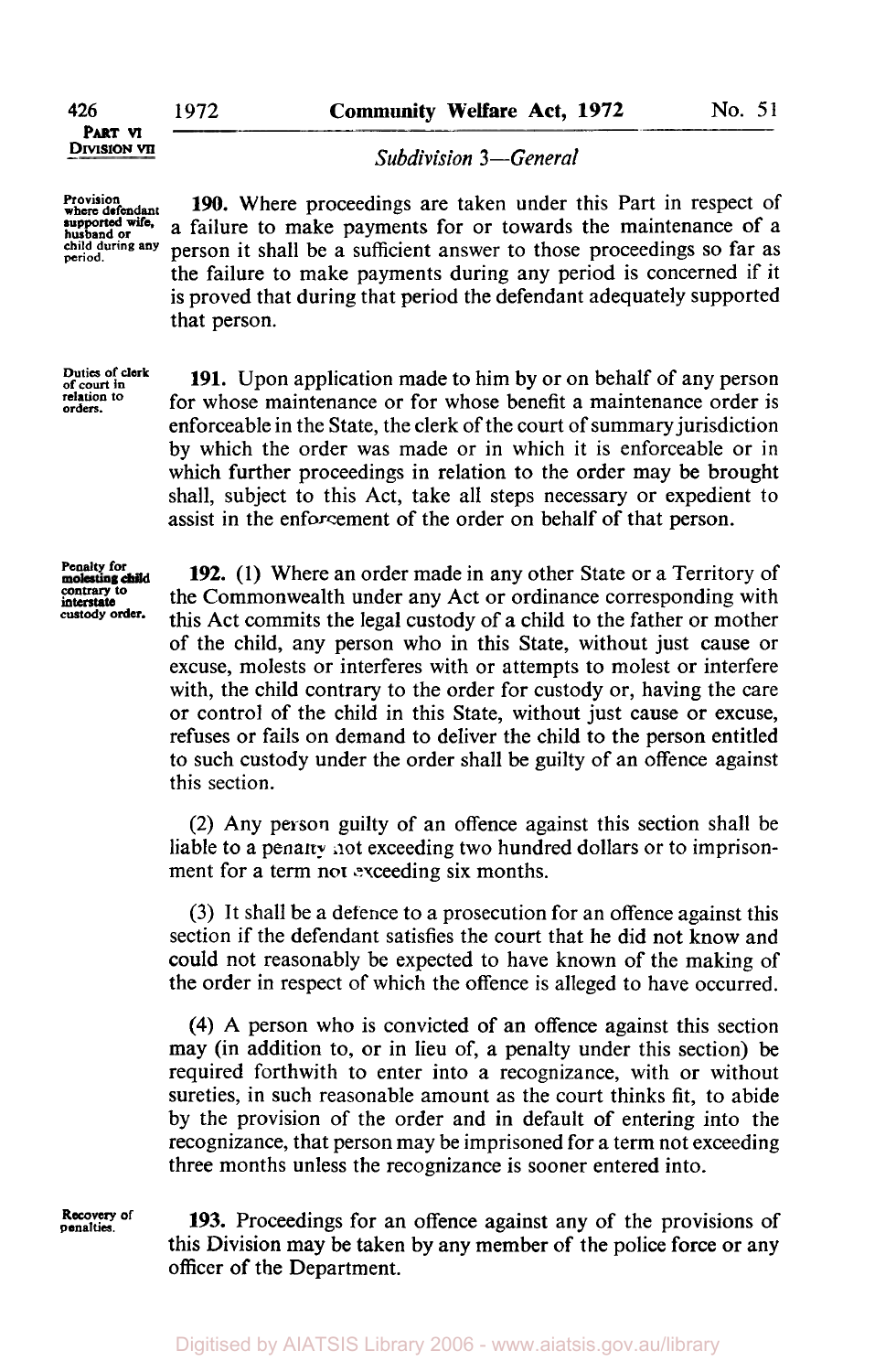**194.** (1) On the hearing of any complaint in which the defendant  $\frac{\text{DVysion VI}}{\text{Complelability}}$  is charged with non-compliance with any maintenance order, the *of defendant* as defendant shall be compellable to give evidence, and may be **hearing** of summoned as a witness for that purpose.

(2) The defendant shall not be excused from giving evidence relevant to the matter of the complaint on the ground that the evidence might prove or tend to prove him guilty of the matter alleged or charged against him.

**195.** Whenever in any proceedings under this Act it is material to **Proof of** inquire whether any, or how much, money has been paid or is owing **non-payment** to the Director-General by any person liable under a maintenance maintenance order to make any such payment to the Director-General, any officer of the Department may on oath state his information and belief as to whether any, and how much, money has been paid, or is owing, and the court shall accept that statement as evidence of the facts stated.

| DIVISION VIII-RECIPROCAL ENFORCEMENT OF ORDERS                   | DIVISION VIII   |
|------------------------------------------------------------------|-----------------|
| Subdivision 1—Interpretation and Administration                  |                 |
| 196. (1) In this Division unless the contrary intention appears— | Interpretation. |

"another Australian State" means an Australian State other than this State:

"Australian State" means a State or Territory of the Common wealth :

"certified copy"—

- *(a)* in relation to a maintenance order or other order of a court (not being an order made under the *Matrimonial Causes Act* 1959, as amended, of the Commonwealth)—means a copy of the order certified to be a true copy by an officer of the court that made the order or a copy of such a copy certified to be a true copy by an officer of a court in or by which the order has been registered or confirmed;
- *(b)* in relation to a maintenance order or other order made under the *Matrimonial Causes Act* 1959, as amended, of the Commonwealth-means a certificate of the order or a copy of the decree nisi issued under the rules made under that Act, or a copy of such a certificate certified **to** be a true copy by an officer of a court in which the order has been registered under that Act;

and

**DIVISION VII**  PART **VI complaint for non-compliance** 

DRAGAL **IND**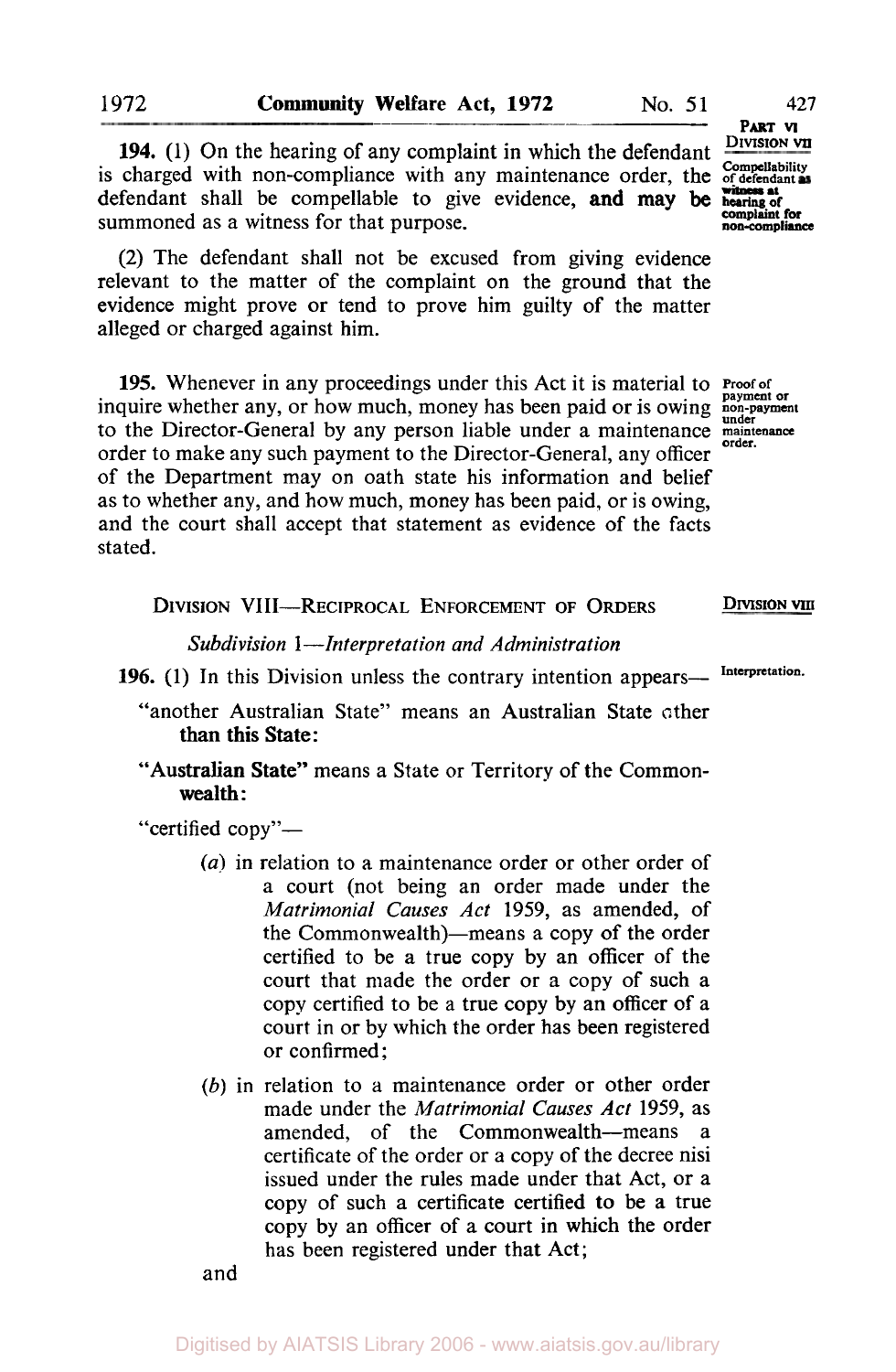**(c)** in relation to a record of the evidence of a witness in proceedings before a court-means a copy of the record certified to be a true copy by an officer of that court:

"Collector"-

(a) in relation to this State-means the Collector of Maintenance or the Deputy Collector of Maintenance or an Assistant Collector of Maintenance appointed under this Act;

## and

 $(b)$  in relation to another Australian State-means an officer appointed under the law of that Australian State whose duties, or part of whose duties, are similar to those of the Collector of Maintenance, the Deputy Collector of Maintenance or an Assistant Collector of Maintenance appointed under this Act:

"Collector's certificate"-

*(a)* in relation to a South Australian order, or an overseas order enforceable in this State-means a certificate in or to the effect of the prescribed form signed by the Collector;

and

- (b) in relation to a maintenance order made in another Australian State, or an overseas order that is or has been enforceable in another Australian Statemeans a certificate in or to the effect of such form prescribed by or under the law of that other Australian State as corresponds with the form of Collector's certificate prescribed for the purposes of this Act:
- "complainant", in relation to a maintenance order or to proceedings in connection with a maintenance order, means the person for whose benefit the maintenance order was made, or a person acting on behalf of that person :
- "country" includes any State, Province or other part of a country outside Australia, or any Territory of such a country:
- "country having restricted reciprocity" means a reciprocating country that is for the time being declared by a proclamation in force under this Division to have restricted reciprocity with this State: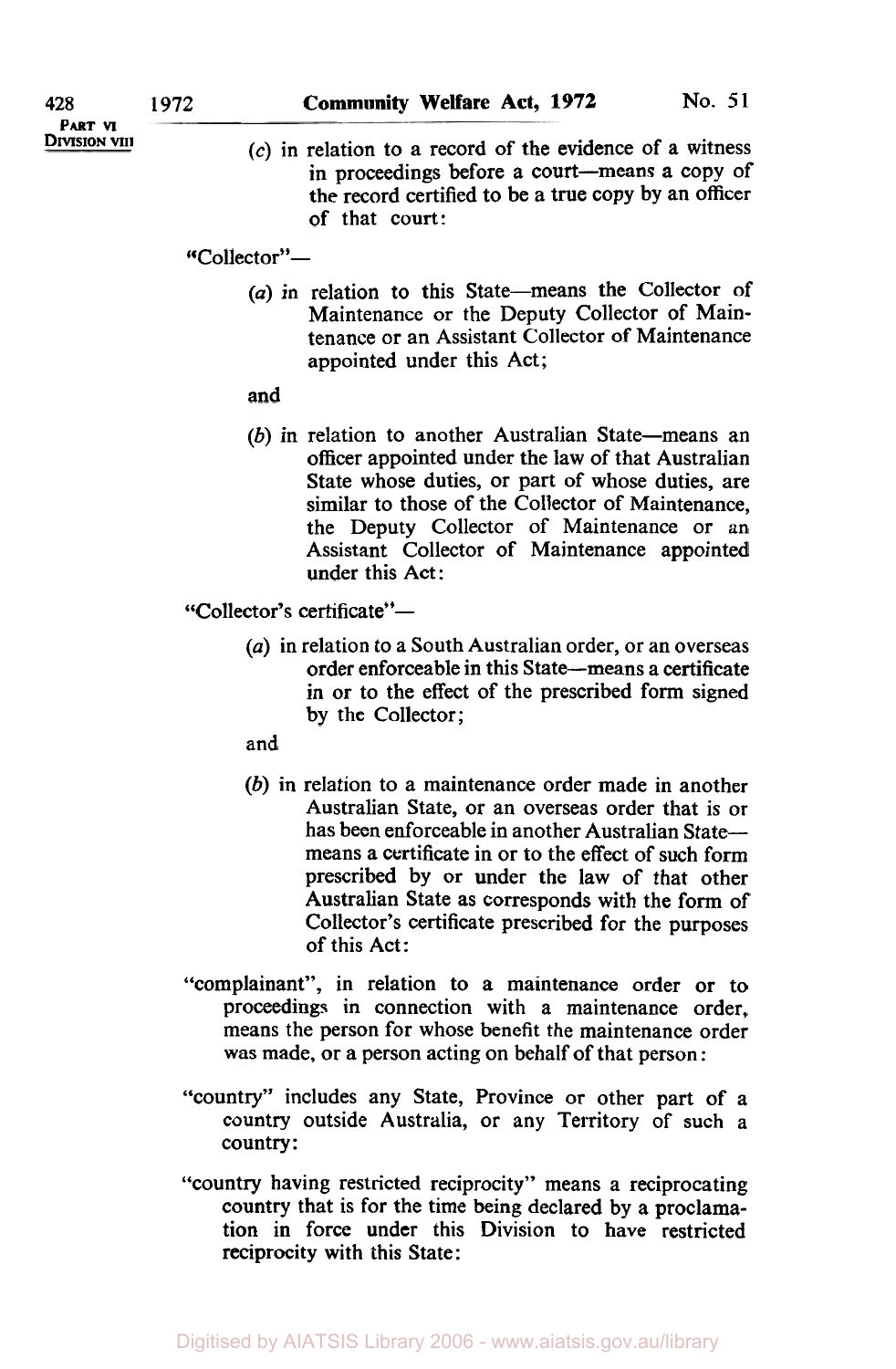**PART VI<br>Division vill** 

- "court" means a court, or a magistrate, justices or any other person or persons exercising judicial power, whether constituted or acting under the law of this State, any other Australian State, the Commonwealth, or a reciprocating country :
- "defendant", in relation to a maintenance order or to proceedings in connection with a maintenance order, means the person against whom the order was made:
- "depositions", in relation to a witness in proceedings, means the record, or a certified copy of the record, of the evidence of that witness in those proceedings :

"interstate order" means a maintenance order-

- *(a)* made in another Australian State by a court of summary jurisdiction or by a magistrate or justices;
- or
- *(b)* made by the Supreme Court of another Australian State (whether under the law of that Australian State or under the law of the Commonwealth) and registered, for the purposes of enforcement, in a court of summary jurisdiction in another Australian State:
- "officer" in relation to a court, includes a person, or one of the persons, constituting the court:

"overseas order", in relation to a reciprocating country, means-

 $(a)$  in any case where in a proclamation under this Division declaring that country to be a reciprocating country it is declared that maintenance orders made in that country shall be enforceable in this State in accordance with the provisions of this Act from a date specified in the proclamation-a maintenance order made on or after that date in that country by a court of competent jurisdiction ;

and

*(b)* in any other case-a maintenance order made in that country (whether before or after the making of the proclamation) by a court of competent jurisdiction :